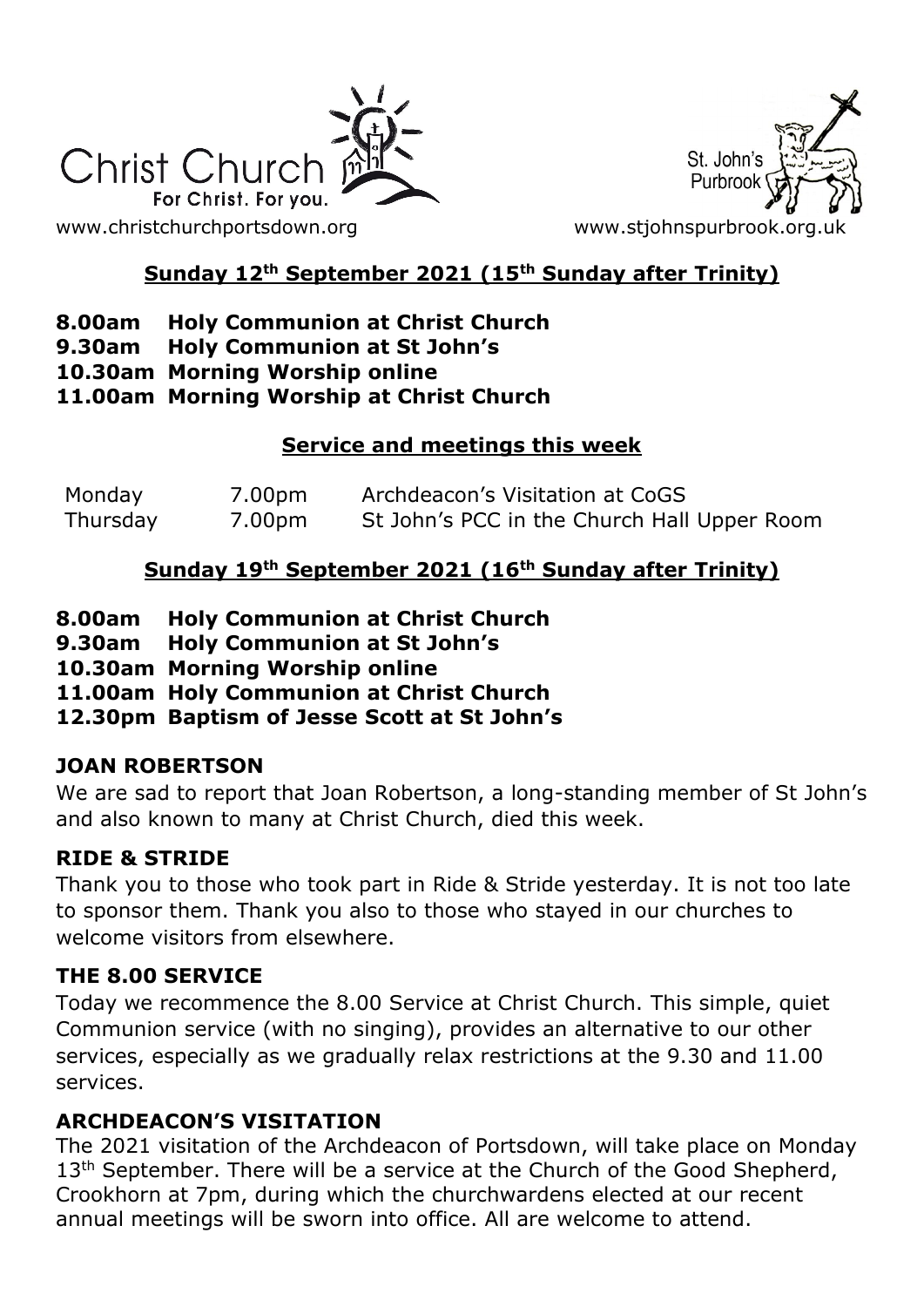## **JOHN HADLEY**

John Hadley's funeral will be at The Oaks, Havant Crematorium at 2.30pm on Friday 24th September. We pray for Brenda and the family.

#### **BIG GREEN FUN DAY**

A day for all ages at the Church of the Good Shepherd Crookhorn. Stalls, activities, games, café, bike maintenance, face painting etc. Saturday 25<sup>th</sup> September, 10.00am to 4.00pm.

### **HARVEST**

Our Harvest services (in both churches) will take place on Sunday 26th September. We will be collecting **dried/tinned food and toiletries** for the Roberts Centre (working with children and families across Portsmouth, Havant & Gosport) and All Saints Hostel (providing accommodation and support to young people aged 16 to 25). Please bring your good to either on or before 26th September.

## **DIARY DATES**

Saturday 20<sup>th</sup> November: Tear Fund Big Quiz Saturday 4th December: Advent @ Christ Church

### **RUSTY CUTTERS**

Can you wield a strimmer? The volunteer workforce who care for the churchyard at Christ Church are looking for more help. Speak to Peter Clark or Revd Andy for details.

### **MISSION OF THE MONTH – SEPTEMBER**

The Mission of the month for September is Church Army. We support Tim Hyde at the Southampton Centre of Mission. To find out more and donate online, go to churcharmy.org/mission/southampton/

| <b>CONTACTS</b>     |                                            |  |  |
|---------------------|--------------------------------------------|--|--|
| <b>Vicar</b>        | Revd Andy Wilson (day off Monday)          |  |  |
|                     | vicar@christchurchportsdown.org            |  |  |
|                     | purbrookvicar@gmail.com                    |  |  |
| <b>Curate</b>       | Revd Matt Grove (day off Saturday)         |  |  |
|                     | matt.grove@christchurchportsdown.org       |  |  |
| Churchwarden        | <b>Stephen Anderson</b>                    |  |  |
| <b>CCP</b>          | stephen.anderson@christchurchportsdown.org |  |  |
| Churchwarden        | <b>Karina Golledge</b>                     |  |  |
| <b>CCP</b>          | thegolledges@btinternet.com                |  |  |
| Churchwarden        | <b>Bill Jeffery</b>                        |  |  |
| <b>SJP</b>          | purbrookchurch@gmail.com                   |  |  |
| <b>Hall Manager</b> | Jacqui Wilson                              |  |  |
| <b>CCP</b>          | hall.manager@christchurchportsdown.org     |  |  |
| Website             | <b>Matt Doe</b>                            |  |  |
|                     | webmaster@christchurchportsdown.org        |  |  |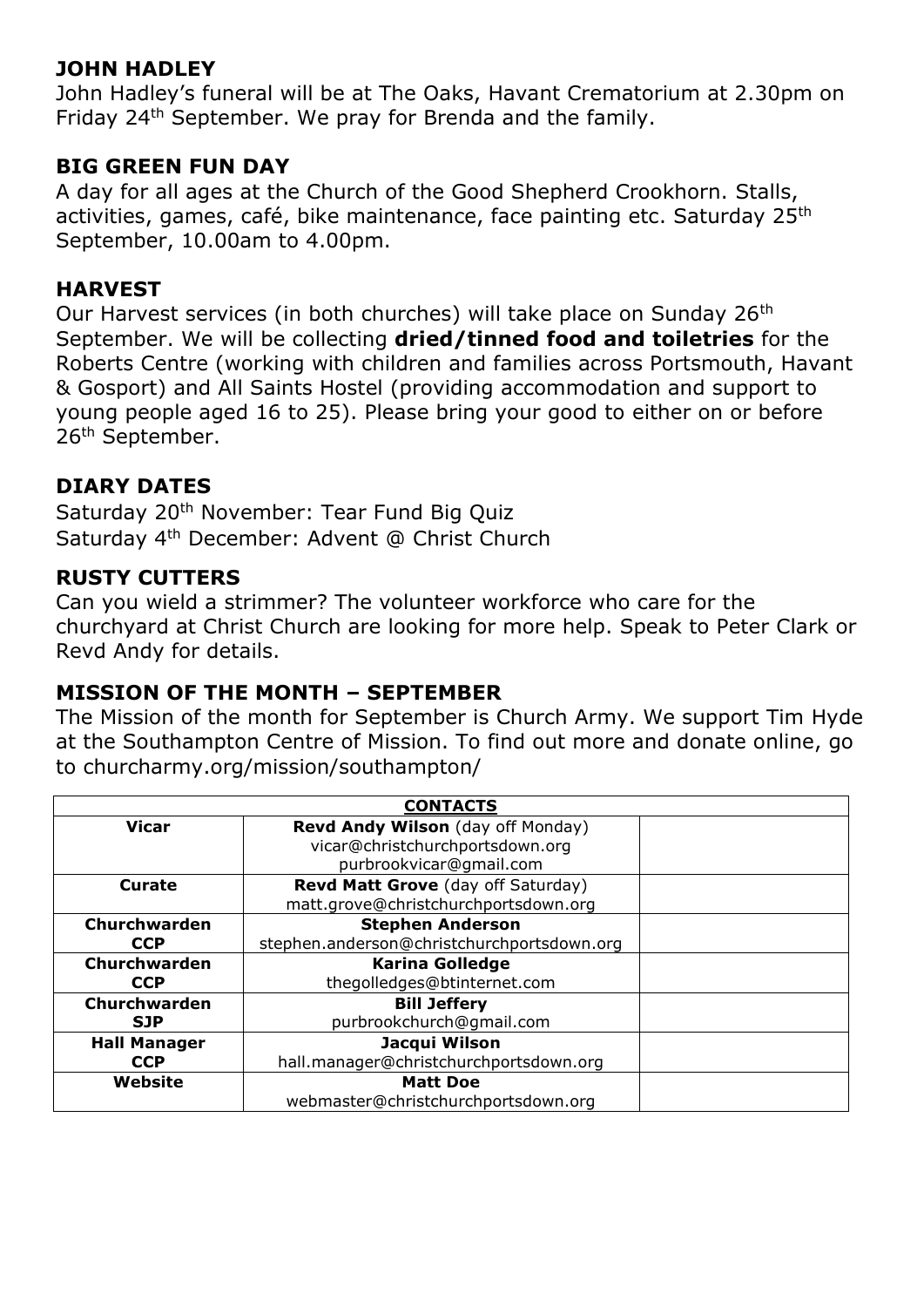# **Sunday 12 September 2021**

15th Sunday after Trinity

# **Collect**

God, who in generous mercy sent the Holy Spirit upon your Church in the burning fire of your love: grant that your people may be fervent in the fellowship of the gospel that, always abiding in you, they may be found steadfast in faith and active in service; through Jesus Christ your Son our Lord, who is alive and reigns with you, in the unity of the Holy Spirit, one God, now and for ever.

### *Amen*

### **Isaiah 50:4–9a**

<sup>4</sup> The Lord God has given me the tongue of a teacher, that I may know how to sustain the weary with a word. Morning by morning he wakens— wakens my ear to listen as those who are taught.  $5$  The Lord God has opened my ear, and I was not rebellious, I did not turn backwards.  $6$  I gave my back to those who struck me, and my cheeks to those who pulled out the beard; I did not hide my face from insult and spitting.  $7$  The Lord God helps me; therefore I have not been disgraced; therefore I have set my face like flint, and I know that I shall not be put to shame; <sup>8</sup> he who vindicates me is near. Who will contend with me? Let us stand up together. Who are my adversaries? Let them confront me. <sup>9</sup> It is the Lord God who helps me; who will declare me guilty? All of them will wear out like a garment; the moth will eat them up.

*This is the word of the Lord. Thanks be to God.*

### **Psalm 116:1–8**

<sup>1</sup> I love the Lord, for he has heard the voice of my supplication; because he inclined his ear to me on the day I called to him.  $2$  The snares of death encompassed me; the pains of hell took hold of me; by grief and sorrow was I held.  $3$  Then I called upon the name of the Lord: 'O Lord, I beg you, deliver my soul.' <sup>4</sup> Gracious is the Lord and righteous; our God is full of compassion. <sup>5</sup> The Lord watches over the simple; I was brought very low and he saved me. <sup>6</sup> Turn again to your rest, O my soul, for the Lord has been gracious to you.  $7$  For you have delivered my soul from death, my eyes from tears and my feet from falling. <sup>8</sup>I will walk before the Lord in the land of the living.

### **James 3:1–12**

**<sup>3</sup>** Not many of you should become teachers, my brothers and sisters, for you know that we who teach will be judged with greater strictness.  $2$  For all of us make many mistakes. Anyone who makes no mistakes in speaking is perfect, able to keep the whole body in check with a bridle.  $3$  If we put bits into the mouths of horses to make them obey us, we quide their whole bodies. <sup>4</sup> Or look at ships: though they are so large that it takes strong winds to drive them, yet they are quided by a very small rudder wherever the will of the pilot directs.  $5$ So also the tongue is a small member, yet it boasts of great exploits. How